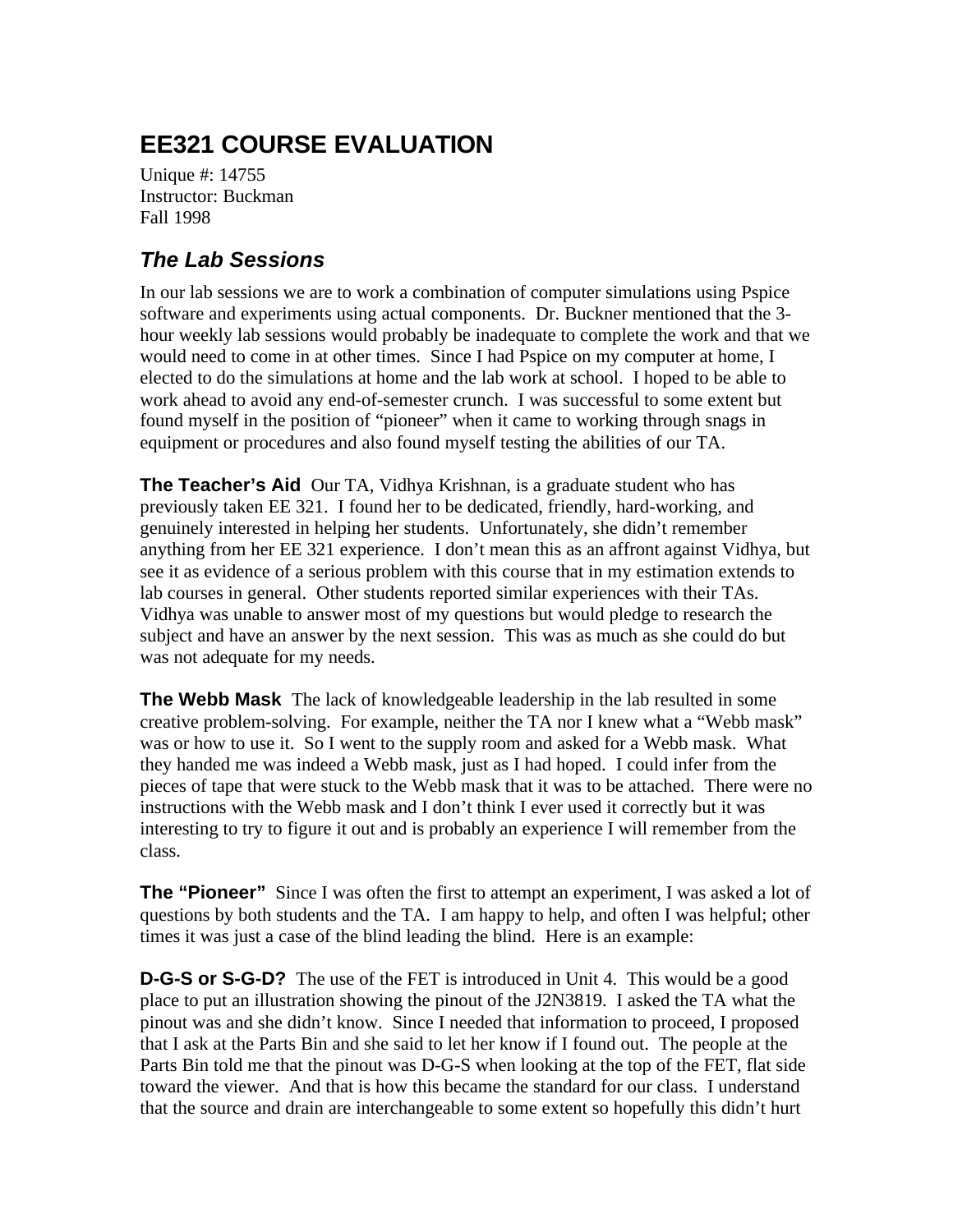the class too much. It was not until studying for the second proficiency exam that I discovered the conflicting pinout diagram located in the study material on page 171 of the manual. This is the wrong place to introduce this information. I was confronted with this new information when I began studying for the exam and had to spend most of my study time verifying the "new" pinout.

**Is it Worth it?** Laboratory classes involve an expense to the institution in terms of equipment, maintenance, space/time requirements, and staffing. What I mean by space/time is that the square footage per student in the laboratory is high compared to the classroom and that a 3-hour lab course actually consumes 5 hours of scheduled time plus whatever extra lab time is required. There is a tendency for this expense to be well out of proportion to the learning value. The EE 321 course provides an excellent example of this problem.

**Off to a Rough Start** The first lab sessions were omitted due to problems with the lab equipment and the recruiting and scheduling of TAs. This is not unusual. Classroom instruction was compromised by the failure of projection equipment on which the instructor relied heavily. As a result, the effectiveness of this class was severely compromised from the beginning. An apology was given, but no refunds were offered for failure to deliver expected lab and classroom services.

**The "Golden Hour"** It is my observation that the first days classes in general are compromised by a lack of preparedness. This may simply be a failure to have the syllabus printed, lack of a prepared lecture, or just getting hung up with roll call and administrative housekeeping. These early class days can be compared with the "golden hour" of a trauma victim. This refers to the first hour following an accident when treatment is most effective. For the student, the first days of class are the time when he or she is least encumbered by stress and workload and is most receptive to learning. The first session should always contain a lecture and a constructive assignment so that this valuable period is not wasted.

## *The Laboratory Workbook*

I found the fall 1998 *EE 321 Electrical and Computer Engineering Lab I Laboratory Workbook* to have some shortcomings. First, pages are supposed to have only one page number. Each page of this workbook has one page number at the bottom and a different page number at the top. While it appears that every effort has been made to number the pages, there are no references to page numbers within the text of the workbook.

**Locating Figures** There are numerous references to figures by figure number. At one time, this method served to relieve the writer/publisher of the difficult task of tracking the page number on which a figure appeared. With modern software such as Microsoft Word, it is possible to apply a caption style to the figure's caption and insert a page number cross-reference field in the location where the page number is mentioned. That way, as the manual is revised and the figure shifts position, page number references are easily updated. Additionally, a few clicks of the mouse produces a "List of Figures," something else this workbook lacks.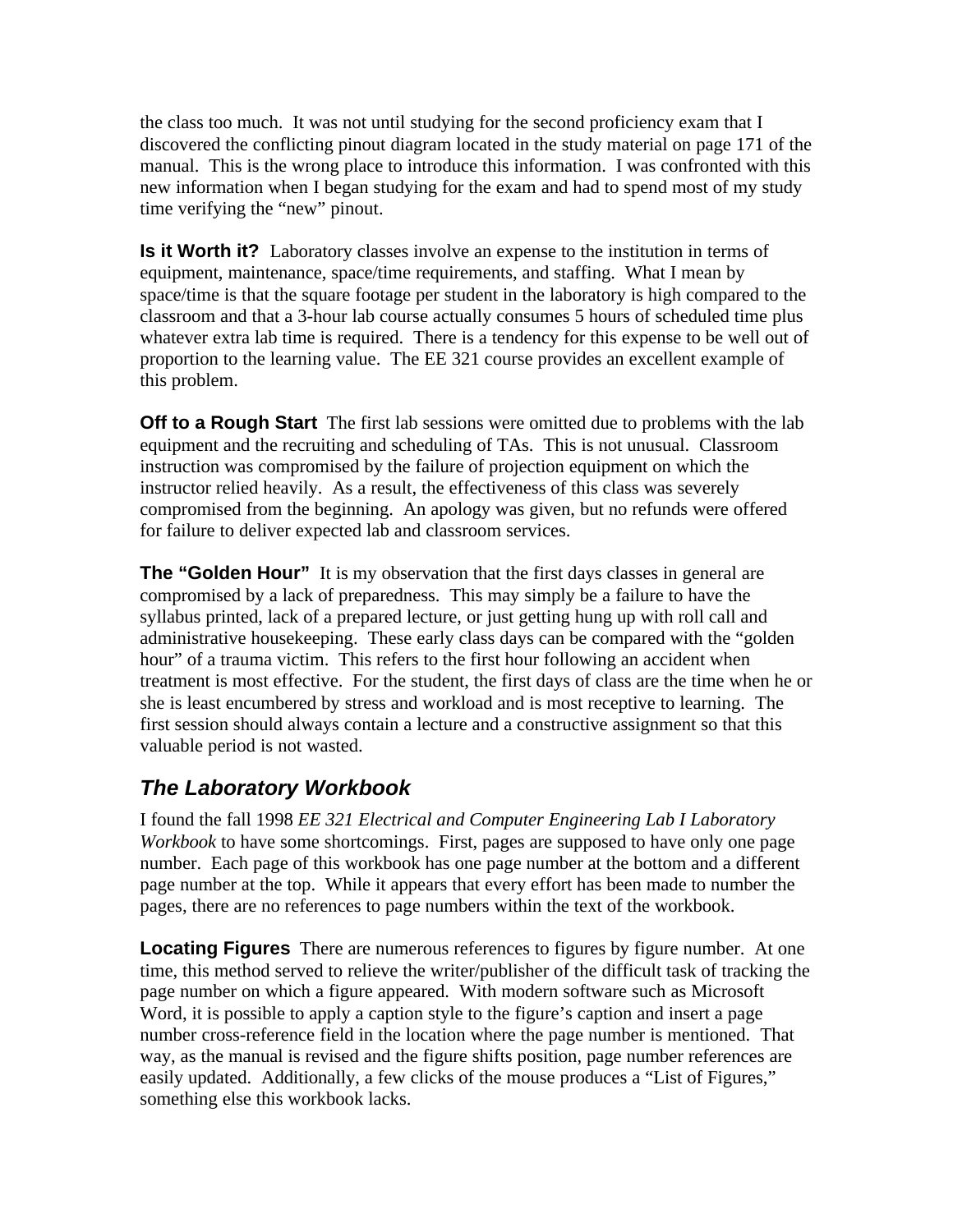There are several important figures in this workbook that are first referred to in the text in an instructive way and are later referred to as part of an exercise, i.e. "construct the circuit of Fig. 4.9." In this case, the instructions appear on page 146 while the figure is on page 139 near the location where it was originally mentioned. To locate the figure, one must flip through the pages searching for other figures to use as reference points. These figure numbers must be picked out of an array of page numbers, section numbers, subsection numbers, plot numbers, unit numbers, task numbers, and equation numbers. When the figure is an integral part of an exercise, it would be best to repeat the figure next to the instructions.

**Typos** The errors in this workbook are of the type that will pass the spell check. But even an innocent little typo can be injurious to the fragile learning process. Examples of errors in this workbook are: p. 89 "The circuit if Fig. 3.1 provides," p. 99 "a sine wave as the either the analog oscillator," p. 99 "the sine save output of the analog," and p. 133 "the circuit in Fig. 4.2." The last example is in an exercise in which we are to use the circuit in Fig. 4.2, but 4.2 is actually a graph; the circuit we are to use is in figure 4.4.

**Pspice Parameters** The use of Parameters in Pspice is confusing and Pspice Help is no help. It would be helpful to have an example of the procedure for using parameters in the workbook. I did this in my notes--it only takes a couple of paragraphs.

**Organization** There are some good points to the organization of the workbook. The use of a different font to show tasks to be performed is very helpful. Goals are clearly presented in introductory sections. However, the student tends to get lost in the instructions so that goals are quickly forgotten in the interest of conquering the assignment. The most difficult task in the organization of a lab course seems to be presenting the instructions clearly enough that they can be executed successfully while the student remains cognizant of the lesson that he or she is learning.

**Taking the Wrong Path** A common result of laboratory work, is for the student to "disprove" accepted laws of physics without any idea of why it has happened. And after hours of carefully executing the instructions, the student has little ambition to spend more hours trying to correct the (unknown) problem. Of course, the purpose of the exercise has long been forgotten. And after all of this, what has the student learned? That valid laboratory results are sometimes elusive? This can be communicated without a demonstration.

It is clear that time-consuming laboratory work must be successful at all costs, even if this means handing the student the answers. Instructions should be painfully clear, stepby-step, with the purpose of each step and its anticipated results given so that the student remains aware of the significance of the exercise and does not embark on long, meaningless processes. The focus of the student's work needs to return to the subject of the course and not be devoted to the interpretation of instructions.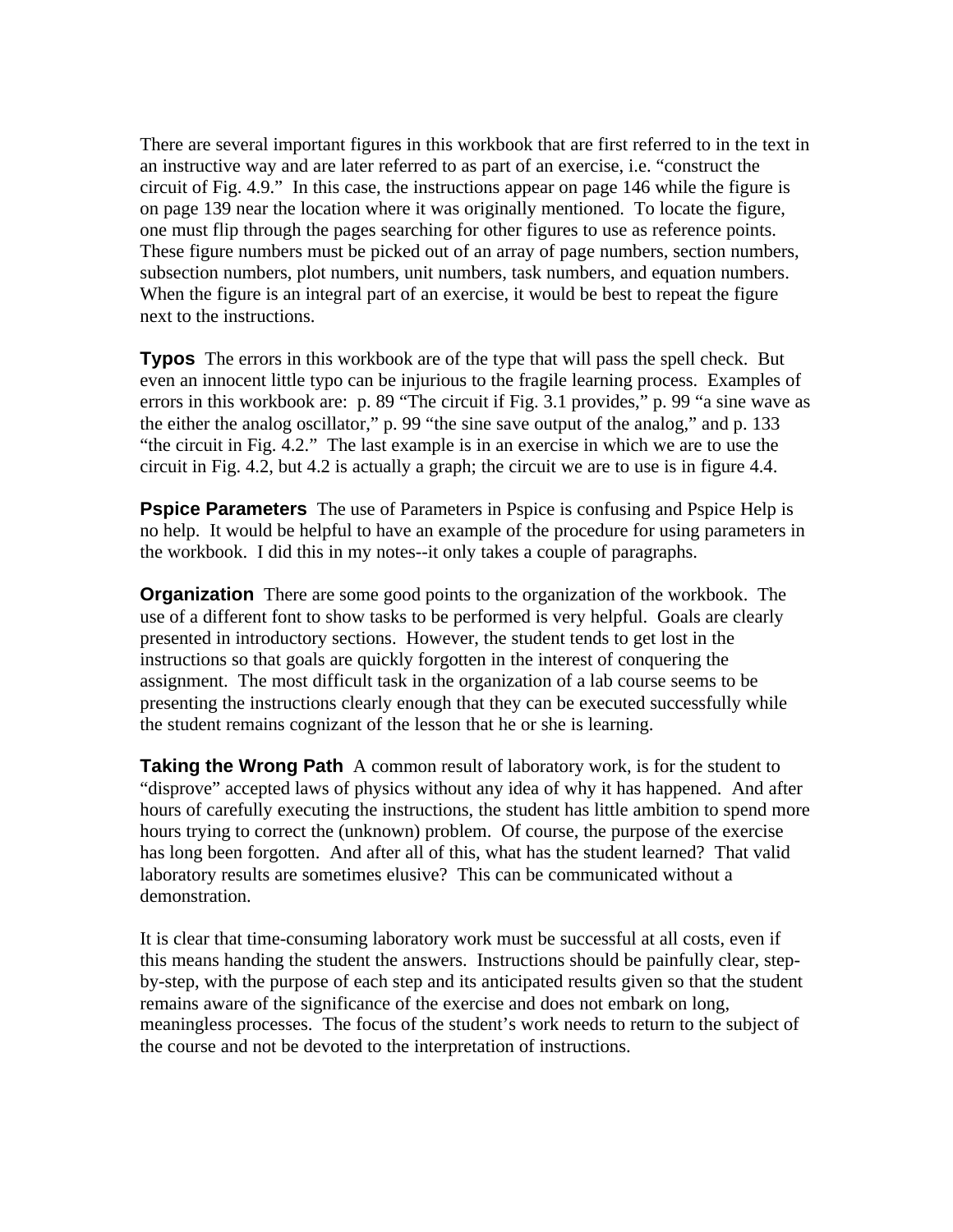For example, after grading one of the units of my lab book, the TA returns it to me and calls my attention to a particular graph I have plotted. The graph is not correct and she explains what it should look like. At this time I am deeply focused on the next unit and don't really recall much about the exercise. However I do recall executing the experiment because I questioned the results I was getting. For this reason I came in for extra time and conducted the experiment three times. Only when I was certain that I had faithfully executed the instructions did I complete the graph. What did I learn? The unit has been graded and I now have more important things to do.

**Unclear Instructions** An example of unclear instructions is found in the five-step method at the bottom of page 132. This is actually a subset of the instructions in Task 1 of Section 3.3. on page 135. These instructions should tell us what circuit to use but they don't. They do say to use the five-step method in Section 3.1 and just above step one it mentions that these steps can be used to measure parameters using "a circuit like that in Fig. 4.5." A careful rereading of the instructions and the five steps reveals that no other circuit is mentioned so we must assume the circuit in Figure 4.5 is the one. We begin the five-step process on page 132 applied to the circuit on page 124 to complete the chart on page 135 at some initial level of confusion.

I know I read through these five steps at least ten times, trying to understand what to do. The greatest improvement to this problem would be to put the circuit diagram on the same page as the five steps. I ended up redrawing the Figure so I could see the circuit and the instructions at the same time. Another source of confusion for me was in the table on page 135 where we are to put our data (an implied interpretation of the instruction). The headings look exactly like this:

| $RmO =$ |                                  |  |  |
|---------|----------------------------------|--|--|
| $Rm =$  |                                  |  |  |
| vGS     | volt amplitude current amplitude |  |  |

The *vGS* column is already filled in. Note the unusual spacing of the four words in the middle. How many columns is that? Where does my data go? After some false starts, I ended up composing my own table which helped me to understand that the workbook table has four columns and no place for my data, but only space for the calculated results.

The instructions on page 135 say to determine *r* for "an operating-point drain-to-source" voltage  $V_0 = 0.5V$ ." This value varies when *vGS* is changed. I think we are supposed to readjust to hold the 0.5V value. Most students caught this, but it would be better to have this information in the instructions themselves.

In Task 2 of the problem on page 138, the instructions say, "Plot the results of Task 1 below. Provide an appropriate scale and units for the vertical axis." The horizontal axis is marked  $v_{GS}$  (volts) but the vertical axis was unmarked. Although the instructions don't say which variable to assign to the vertical axis, it may be clear to the reader here that it would be *r*. Perhaps that is because here *r* is mentioned on the same page. In the